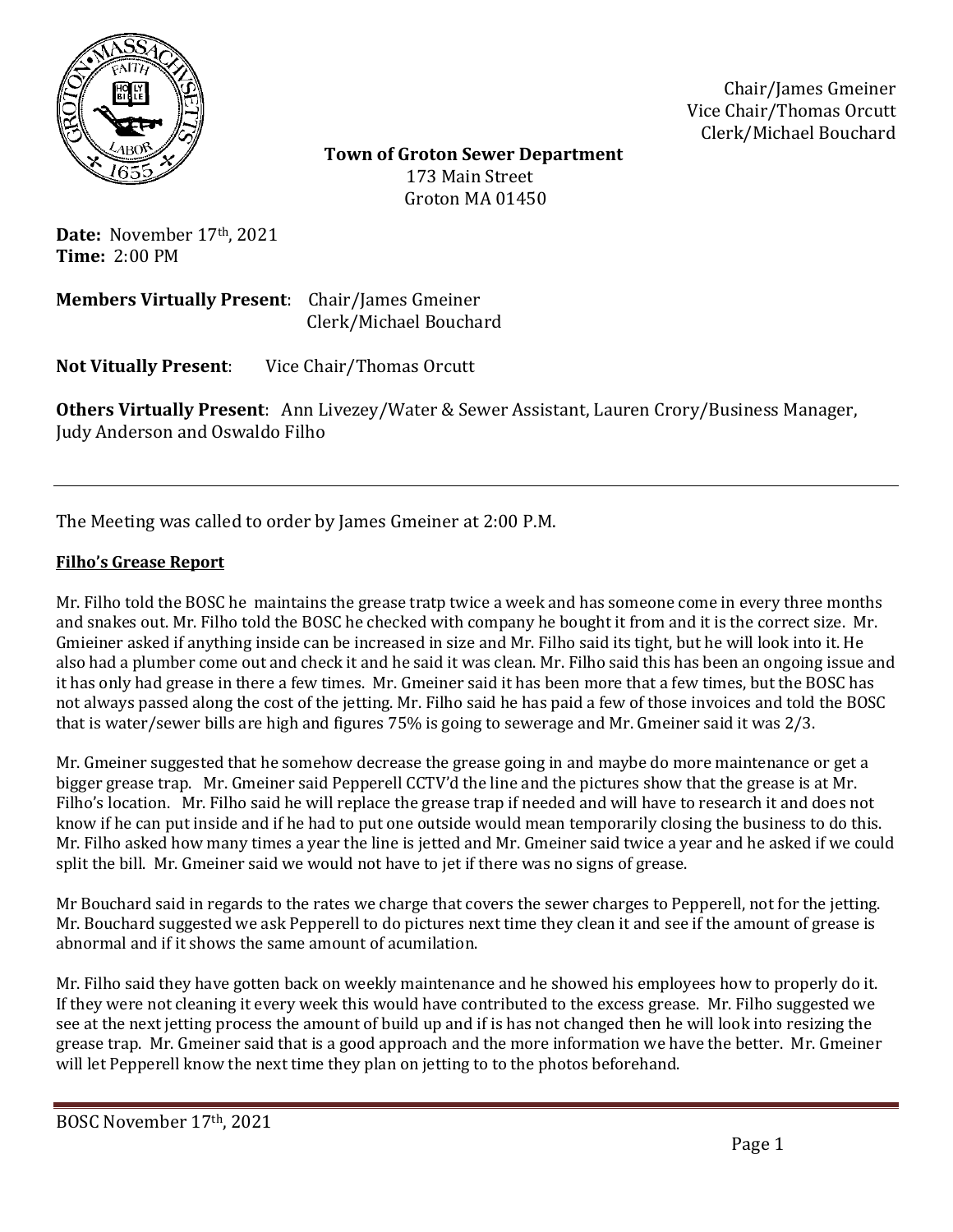## **Pepperell IMA**

The BOSC will be holding a meeting on November  $23<sup>rd</sup>$  to discuss the IMA

#### **45 West Street – Sewer Connection**

Mr. Gmeiner said he would send a request to Town Counsel regarding the timing of the connection of sewer and the reservation of capacity request.

#### **Review I&I Study**

Mr. Gmeiner told the BOSC we are waiting on the proposal from Mr. Rafferty

#### **Review Nod Road Pump Station and Evaluation**

Mr. Gmeiner told the BOSC we are waiting on the proposal from Mr. Rafferty

## **Damaged Vent Pipe Boston Road Extension**

Job Complete and we have received the paper work to sign off.

## **Mr. Bouchard made a motion to sign off on the Damaged Vent Pipe, Mr. Gmeiner seconed and the motion passed unanimously. Roll Call: Gmeiner-Aye and Orcutt-Aye**

## **Groton Hill Music – Plan Review/Construction Discussion**

Mr. Gmeiner asked that we get a plan review update from Mr. Rafferty

## **108 Pleasant Street – Sewer Connection**

Connection complete and can be removed from Agenda

## **227 Boston Road/Lindemer – Sewer Connection Update**

No new updates

## **Discussion of proposed Sewer Commission Web Site**

Mr. Bouchard will follow up with Mr. Chiasson

# **Discuss Groton Center Sewer System Connection Bylaw**

## **FY22 & FY23 Budget**